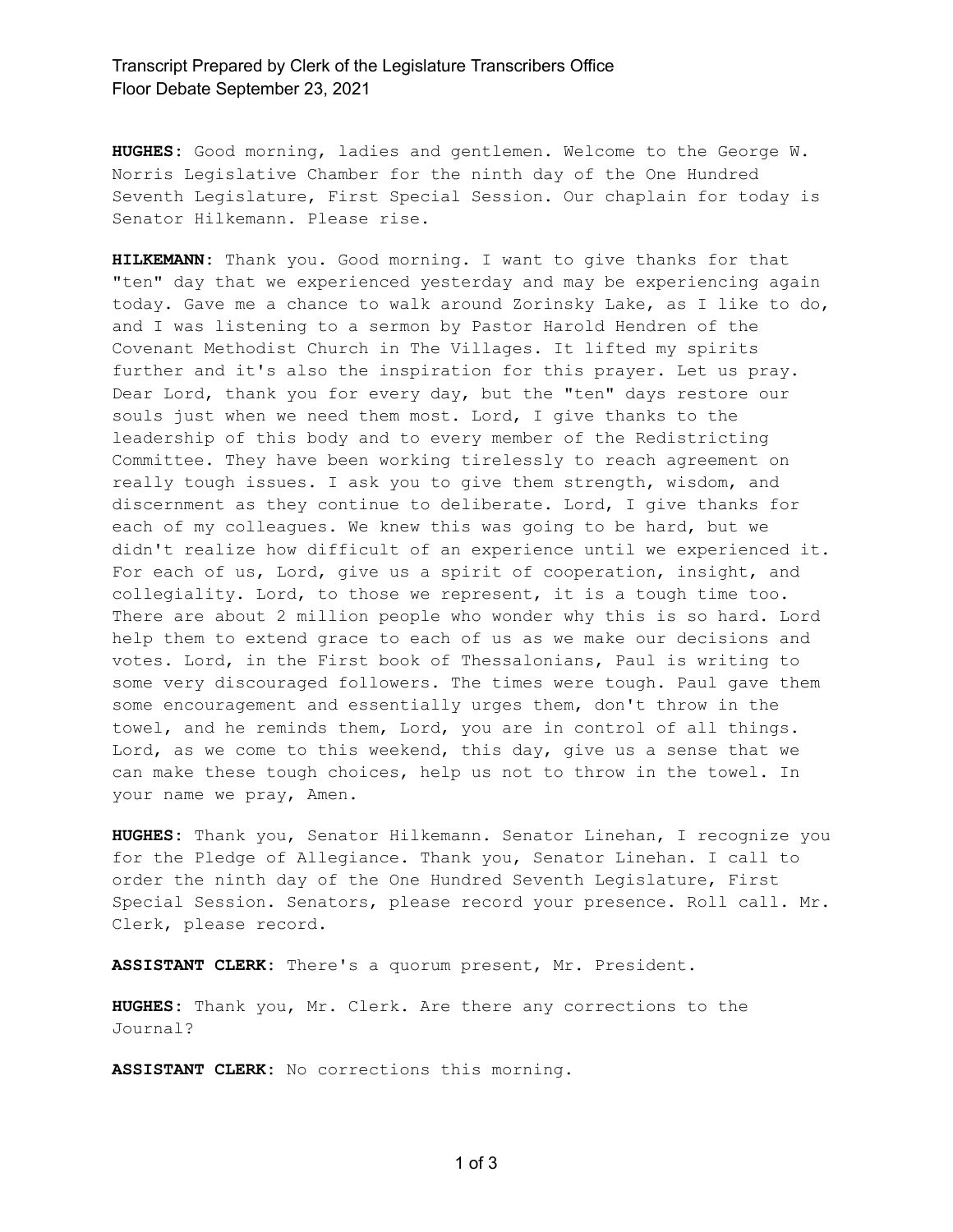Transcript Prepared by Clerk of the Legislature Transcribers Office Floor Debate September 23, 2021

**HUGHES:** Thank you. Are there any messages, reports, or announcements?

**ASSISTANT CLERK:** Just one, Mr. President. Your Committee on Enrollment and Review reports LB14 to be placed on Select File. That's all I have at this time, Mr. President.

**HUGHES:** Speaker Hilgers, you're recognized for an announcement.

**HILGERS:** Thank you, Mr. President. Good morning, colleagues. I wanted to give you a little bit of an update about where we were and where I anticipate the next 24 hours will go. First, I do want to thank the Redistricting Committee in particular yesterday, as well as all of the other members who worked with us and communicated with us about some of the issues that were-- have been presented in the various proposals and maps. I know the committee members worked throughout the day and late into the evening last night to try to incorporate the concerns and the issues that we had heard and to distill those into actual conflict points among the various different state-- stakeholder groups. So we did make a lot of progress yesterday and today. One of the reasons we don't have anything on the agenda today is in order to enable that-- that group and other senators to be able to continue to work throughout the day and make the most use of every hour that we have in the map room working together to try to see if we can reach an agreement to get these-- the congressional and legislative maps to a place where we can pass them. So what I would ask over the next 24 hours is a little flexibility in two respects. One is, just your own availability. As things change, as map lines or different proposals come out, I just want people to be available so that different-- you can be-- people can communicate with you and get your input so that's flexibility, number one. Flexibility number two would be in terms of the schedule and the agenda for tomorrow. I don't think that we will start at 9:00 tomorrow morning. I anticipate that we'll probably need a little bit more time. If indeed there is an agreement today, we will need more time to be able to socialize that and communicate that and we'll start probably later in the day. It could be as-- probably as early as 11:00, maybe as late as noon or one. But I would just ask for some flexibility for tomorrow. As I mentioned yesterday, it is my goal and intent if there is an agreement, there may not be, but if there is an agreement, which is all of our goal to be able to have that tomorrow rather than Saturday. We do, of course, have two other maps that are on General-- not on General File, I'm sorry, that are still in committee. I've had some questions about that, the Board of Education, the Regents maps. We will have those, but we're dealing with those after we have the congressional and legislative maps in a place where we can bring them to the floor. If there's not an